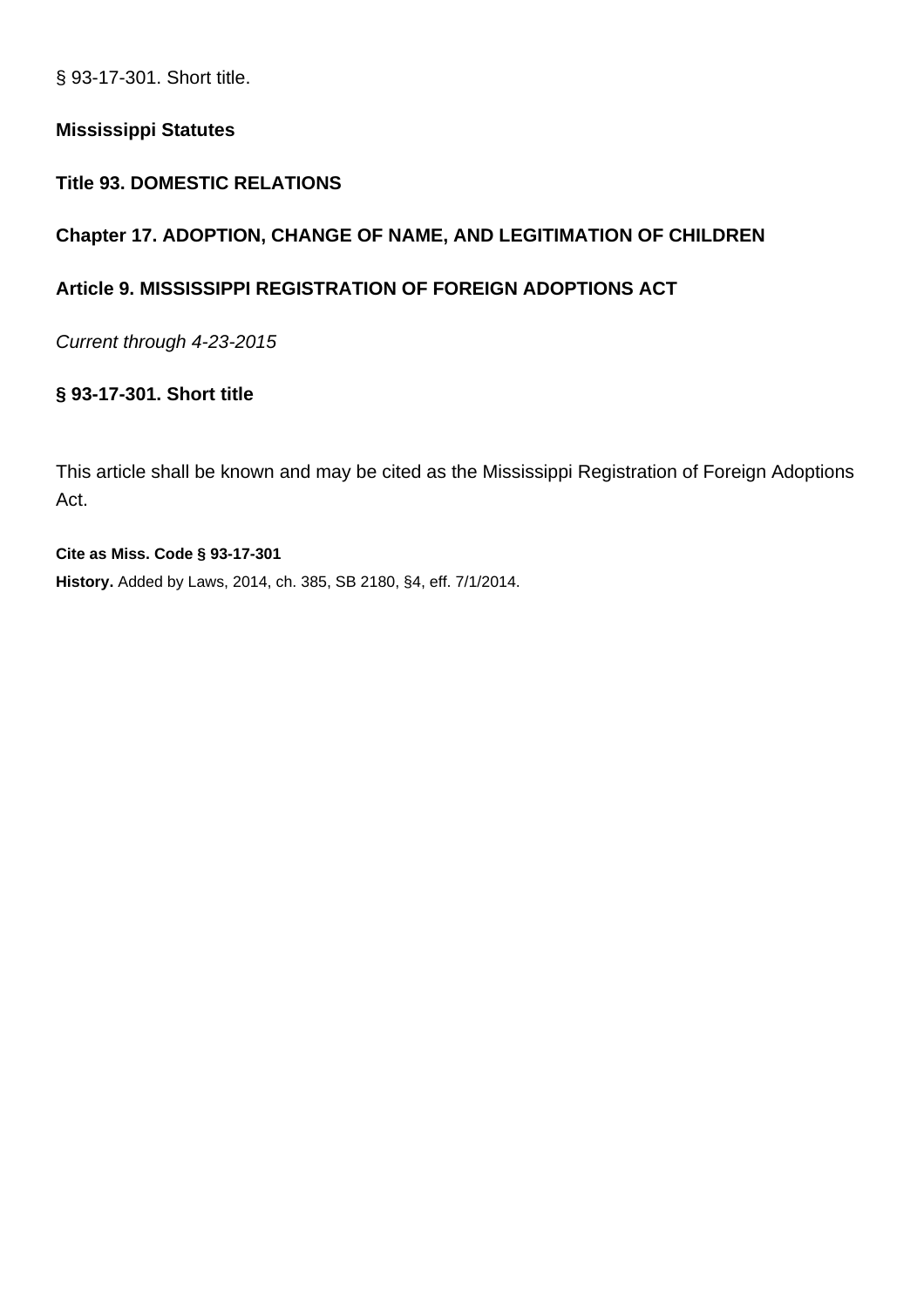§ 93-17-303. Registration of foreign adoptions.

## **Mississippi Statutes**

## **Title 93. DOMESTIC RELATIONS**

## **Chapter 17. ADOPTION, CHANGE OF NAME, AND LEGITIMATION OF CHILDREN**

## **Article 9. MISSISSIPPI REGISTRATION OF FOREIGN ADOPTIONS ACT**

## Current through 4-23-2015

## **§ 93-17-303. Registration of foreign adoptions**

A child who has automatically acquired United States citizenship following a foreign adoption and who possesses a Certificate of Citizenship in accordance with the Child Citizenship Act, Public Law 106-395, may be issued a Mississippi birth certificate upon compliance with this article and the requirements for adoptions under this chapter to the extent not superseded by this article.

(2) A parent shall not proceed under this article if the foreign adoption has been registered or otherwise finalized by a court of this or any other state.

#### **Cite as Miss. Code § 93-17-303**

**History.** Added by Laws, 2014, ch. 385, SB 2180, §5, eff. 7/1/2014.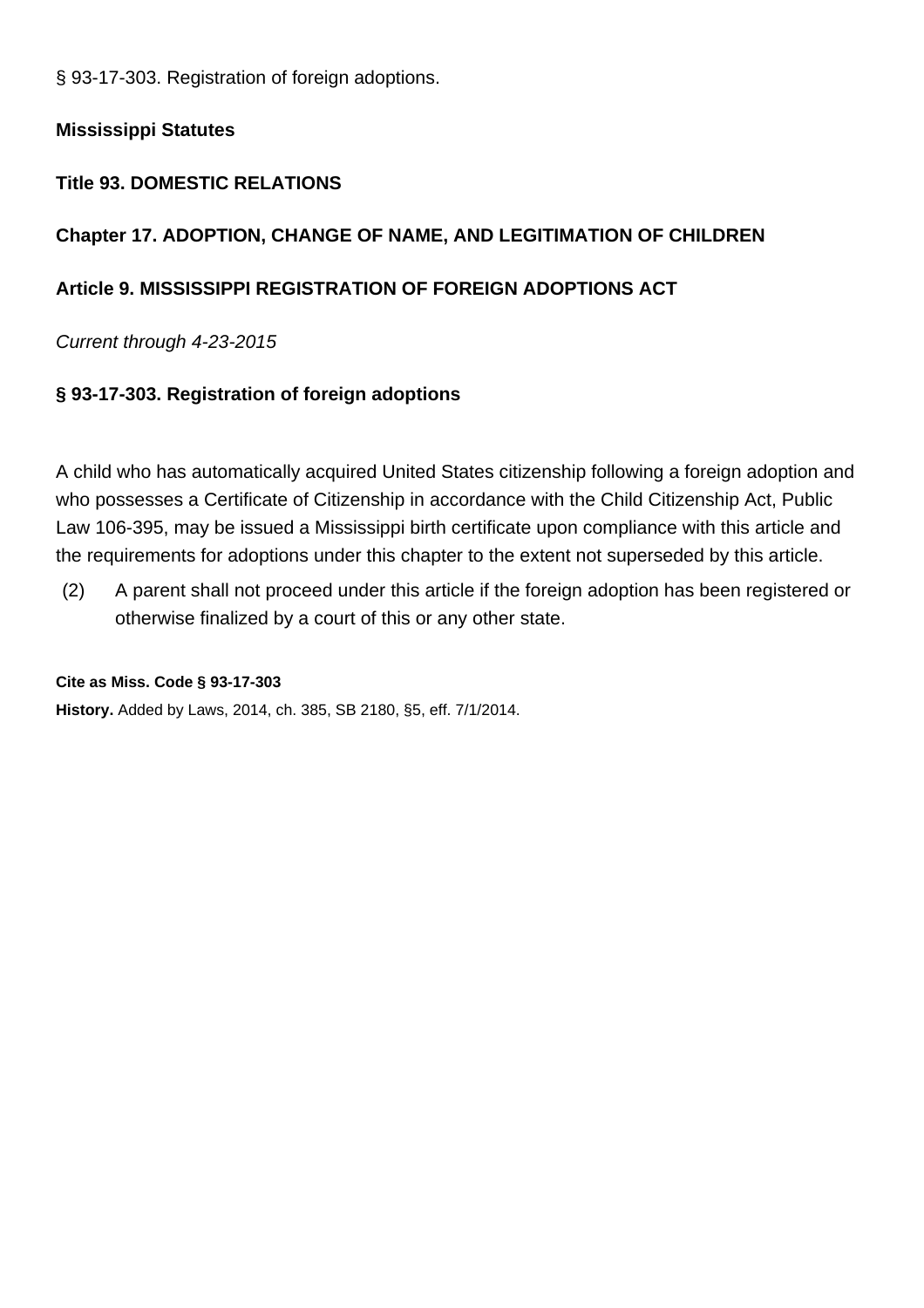§ 93-17-305. Procedure for registration of foreign adoption decree; jurisdiction; restrictions; exceptions; forms.

## **Mississippi Statutes**

## **Title 93. DOMESTIC RELATIONS**

## **Chapter 17. ADOPTION, CHANGE OF NAME, AND LEGITIMATION OF CHILDREN**

## **Article 9. MISSISSIPPI REGISTRATION OF FOREIGN ADOPTIONS ACT**

## Current through 4-23-2015

# **§ 93-17-305. Procedure for registration of foreign adoption decree; jurisdiction; restrictions; exceptions; forms**

- (1) An adopting parent or parents may petition the chancery court in the county having jurisdiction to register a foreign adoption decree so that it will be given full and final effect in this state. The petition and order shall be in substantially the form set forth in Section 93-17-307 unless the Supreme Court promulgates by rule a different set of forms, in which case the petition and order shall be in substantially the form set forth by court rule. As part of the Petition to Register a Foreign Adoption, a child's name may be changed from that appearing on the foreign adoption decree if all other requirements of law as to name change are met.
- (2) A foreign adoption decree previously registered or otherwise finalized by a court of this or any other state may not be registered subsequently in any court of this state.
- (3) If the chancellor, in termtime or vacation, determines that the foreign adoption can be registered, the chancellor shall sign the order and shall direct the chancery clerk to enter the date of the foreign adoption decree and identify the foreign court on the docket. A certified copy of the order, along with a copy of U.S. Government Form N-560, Certificate of Citizenship, or a copy of the child's United States passport, or both, if either or both documents are a part of the court file, shall be provided to the petitioner by the chancery clerk.
- (4) If the chancery court determines that the foreign adoption cannot be registered, the petitioner may proceed as applicable under the provisions of this chapter for adoptions generally. Reasons for which a foreign adoption cannot be registered include, without limitation, if the court determines that the foreign adoption is not a full and final adoption because the foreign-born child has been issued an IH-4 or IR-4 visa.
- (5) Adopting parent(s) who are eligible to register a foreign adoption under this article may, for any reason, proceed under this chapter as for adoptions generally.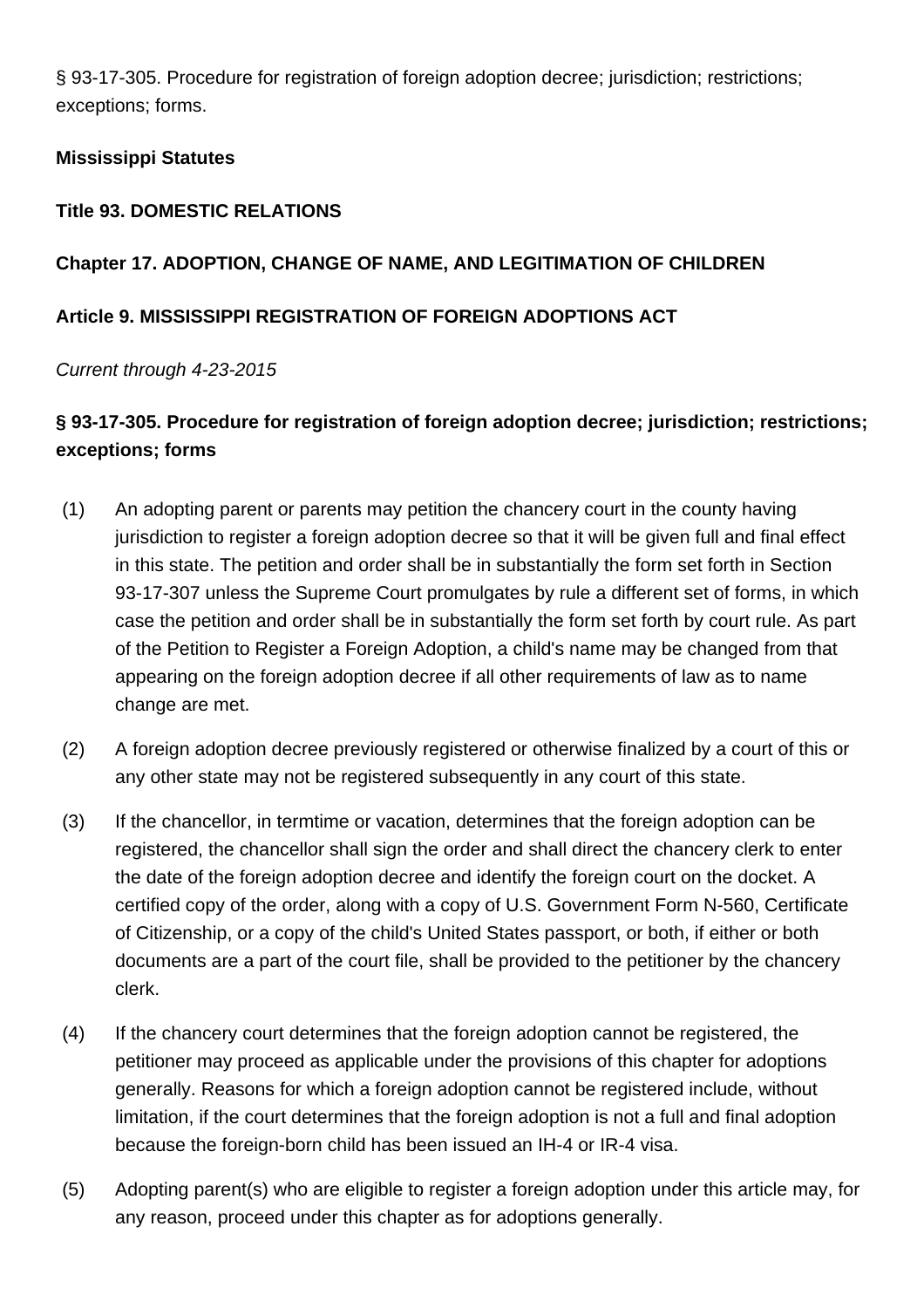(6) The petition and accompanying documents, including the final decree, are confidential and are subject to rules of confidentiality as otherwise provided in this chapter for adoption records.

#### **Cite as Miss. Code § 93-17-305**

**History.** Added by Laws, 2014, ch. 385, SB 2180, §6, eff. 7/1/2014.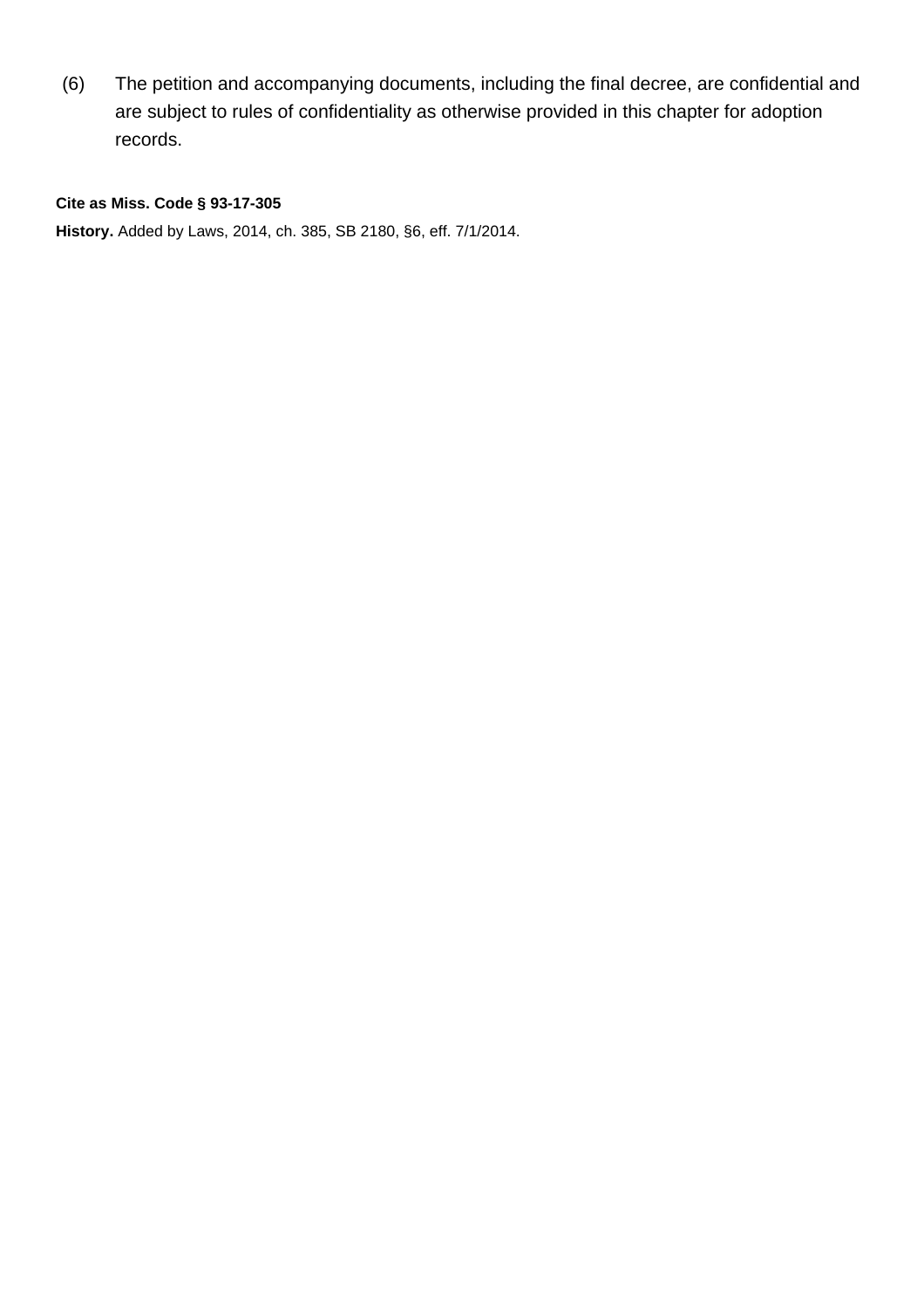§ 93-17-307. Forms.

## **Mississippi Statutes**

#### **Title 93. DOMESTIC RELATIONS**

## **Chapter 17. ADOPTION, CHANGE OF NAME, AND LEGITIMATION OF CHILDREN**

## **Article 9. MISSISSIPPI REGISTRATION OF FOREIGN ADOPTIONS ACT**

Current through 4-23-2015

## **§ 93-17-307. Forms**

The petition shall be accompanied by the documentation indicated on the forms. The petition and order shall be in substantially the following form unless the Supreme Court adopts a rule setting forth a different form:

(a) Form for petition; verification by parents. IN THE CHANCERY COURT OF COUNTY, MISSISSIPPI

IN RE: FOREIGN ADOPTION OF FILE NO.

PETITION TO REGISTER FOREIGN ADOPTION

- 1. Petitioner(s), the Adopting Parent(s) of the above-named adopted child, is/are.
- 2. Petitioner(s) reside(s) in County, Mississippi, at (Street Address)

(City, State, Zip)

3. Has any other court in this or any other state reviewed, registered, finalized or otherwise assumed jurisdiction over the foreign

adoption decree being registered here:

(circle one) Yes

No

If yes, please provide the name of the court, the state and county,

what was previously presented to the court and the resulting decision from the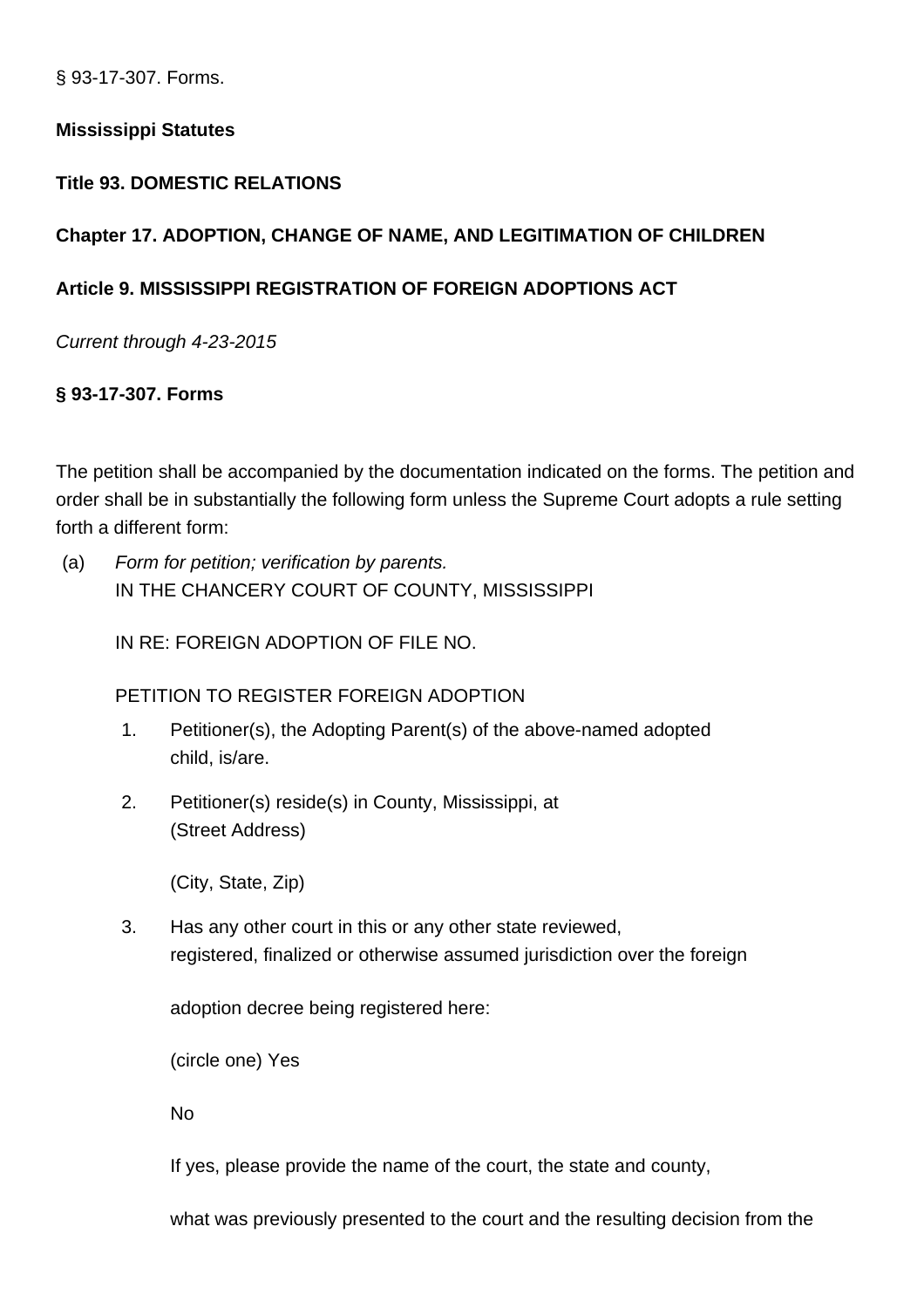court: (Attach all court decrees)

.

.

- 4. The full name of the adopted child at birth as listed on the foreign birth certificate, if available, was
- 5. The full name of the adopted child as written on the foreign adoption decree is .
- 6. The full name of the adopted child as he or she is to be known from this time forward is
- 7. The date of birth of the adopted child is .
- 8. The date of the foreign adoption decree is .
- 9. The type of United States visa issued to the adopted child is: (circle one) IR-2, IR-3, IH-3, IR-4, IH-4
- 10. The following documents are attached to this Petition:
	- a. Copy of child's birth certificate or other birth identification issued by country of birth; or if none, an affidavit of parent(s) stating why

none is available.

b. The original documents related to the foreign adoption certified by the United States Embassy abroad and English translation

certified by the translator to be correct.

- c. Copy of adopted child's United States visa.
- d. Copy of home study.
- e. A copy of U.S. Government Form N-560, Certificate of Citizenship, or a copy of the child's United States passport, or both, if

either or both documents are available.

- f. A valid government-issued picture identification of parent or parents, such as a passport or driver's license.
- g. Proof of residency of the parent or parents in the State of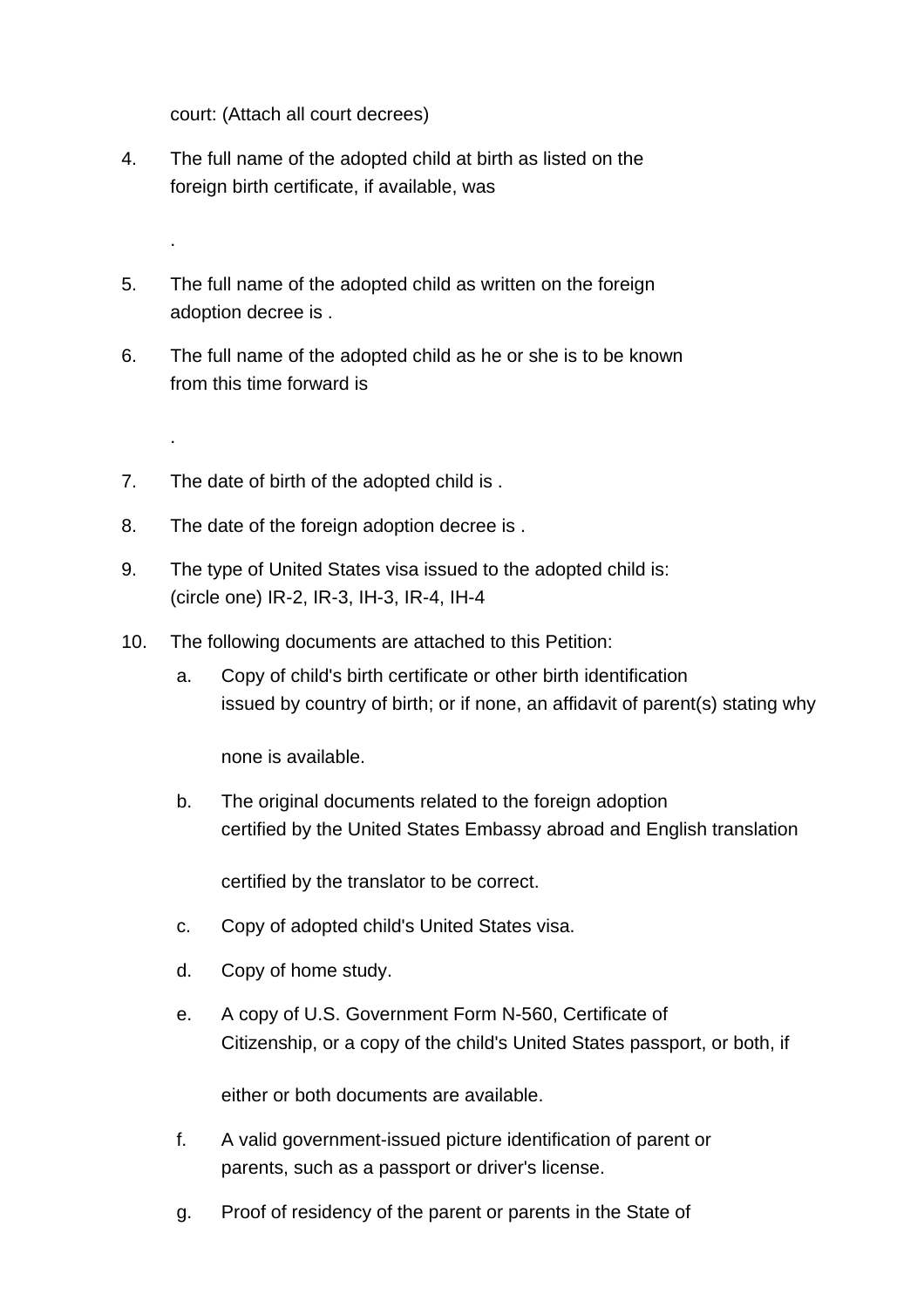Mississippi.

h. The social security card of the child. WHEREFORE, Petitioner(s) request(s) that this Court enter its

Order authorizing the registration and docketing of the attached Foreign

Adoption Decree with the clerk of the court and decreeing

that

(Name of child as written on Foreign Adoption Decree)

shall henceforth be known as

(Child's name from this time forward)

and shall have all the rights of a child and heir of the Petitioner(s).

Signature of Adopting Parent [FN1]

Signature of Adopting Parent

Daytime telephone no. for Adopting

Parent(s)

[FN1] When there are two (2) adopting parents, both must sign.

VERIFICATION TO PETITION TO REGISTER FOREIGN ADOPTION

I/We, , verify that I/we am/are the Petitioner(s) named in the

foregoing Petition, that I/we have read and understand the information set

forth in the Instructions to the Petition to Register Foreign Adoption Decree,

and that the facts set forth in the foregoing Petition are true and correct to

the best of my/our knowledge, information and belief. I/We further verify

that all documents attached to this Petition are true and correct copies of

the originals. I/We understand that false statements made herein are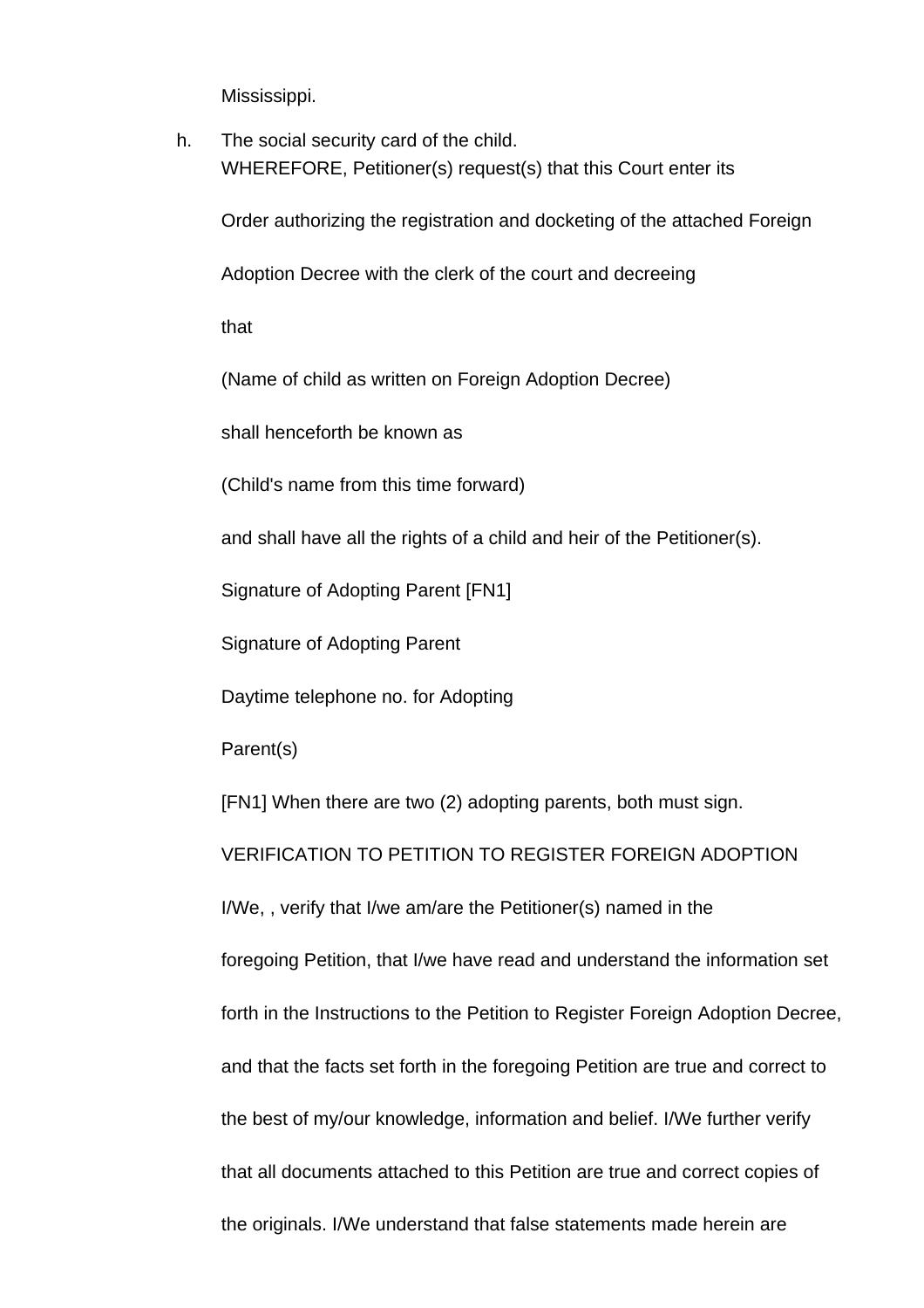subject

to the penalties for perjury.

Date:

Signature of Adopting Parent

Signature of Adopting Parent

- (b) Form of Order.
	- (i) Order of adoption. IN THE CHANCERY COURT OF COUNTY, MISSISSIPPI

IN RE: FOREIGN ADOPTION OF ADOPTION NO.

ORDER

It is hereby ORDERED and DECREED that the Petition to Register

Foreign Adoption of:

(Adopting Parent(s))

is GRANTED and that this Court authorizes the registration and docketing of

the Foreign Adoption Decree entered on

(Date of Foreign Adoption Decree)

by (Name of Foreign Court)

in (Foreign Country).

It is FURTHER ORDERED and DECREED that the above Foreign Adoption

Decree shall be enforceable as if this Court had entered the Decree and that

henceforth this child

(Name of child as written on Foreign Adoption Decree)

shall be known as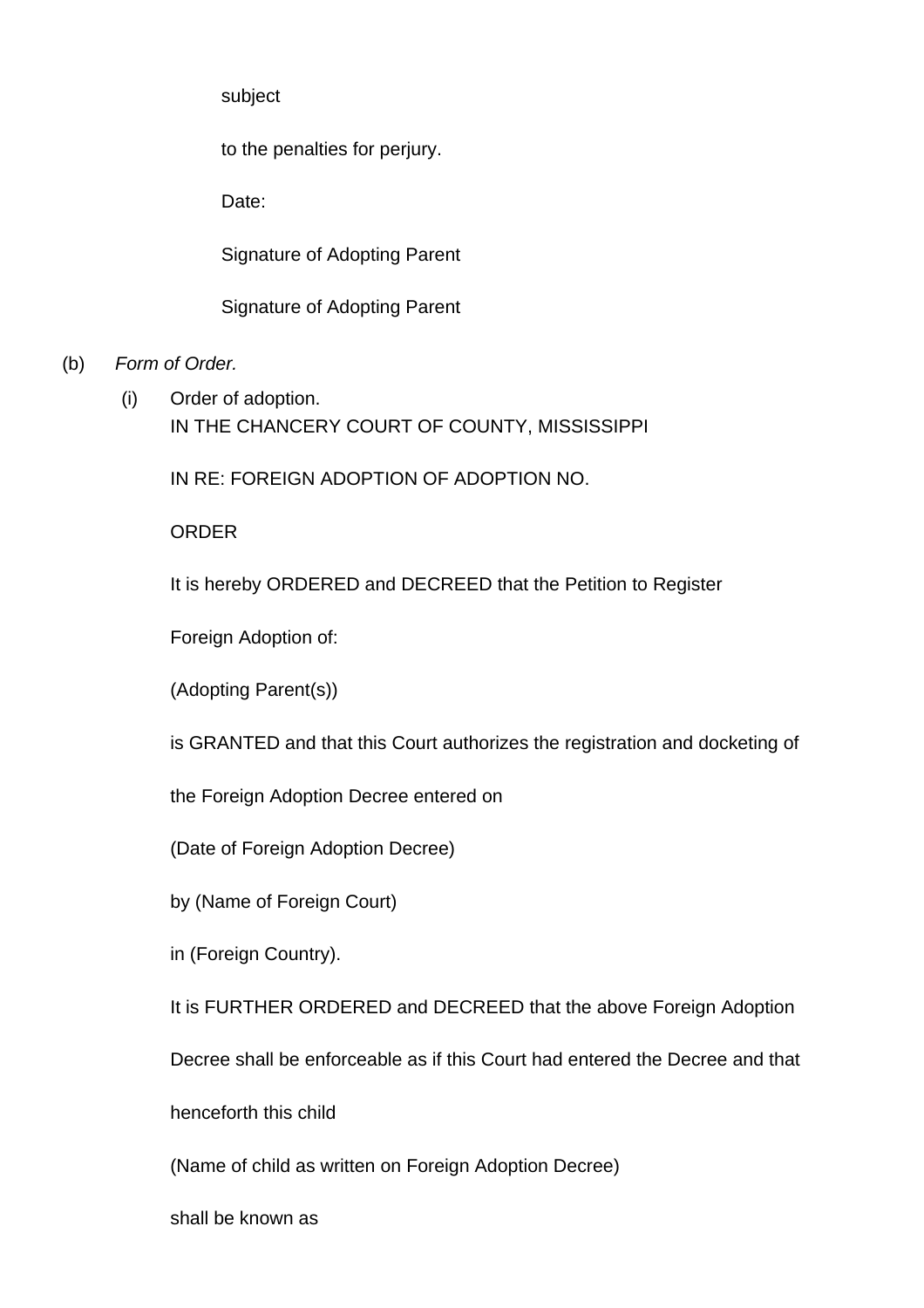(Child's name from this time forward)

and shall have all the rights of a child and heir of

(Adopting Parent(s))

Ordered this the day of , 20 .

**Chancellor** 

(ii) Order denying adoption. IN THE CHANCERY COURT OF COUNTY, MISSISSIPPI

IN RE: FOREIGN ADOPTION OF ADOPTION NO.

**ORDER** 

It is hereby ORDERED and DECREED that the Petition of

(Adopting Parent(s))

to Register Foreign Adoption Decree is DENIED but that

Petitioners may proceed with an adoption pursuant to Mississippi law without

paying any additional filing fee.

Ordered this the day of , 20 .

**Chancellor** 

(c) Instructions. INSTRUCTIONS FOR FILING

## PETITION TO REGISTER FOREIGN ADOPTION DECREE

When a child is adopted in conformity with the laws of a foreign country, the adopting parent(s) may register the foreign adoption and obtain a Mississippi adoption decree so that a Mississippi birth certificate can be obtained.

Adopting parent(s) seeking to register the foreign adoption must:

1. Complete, sign and date the Petition to Register Foreign Adoption including Verification. If a foreign adoption decree shows that there are two (2) adopting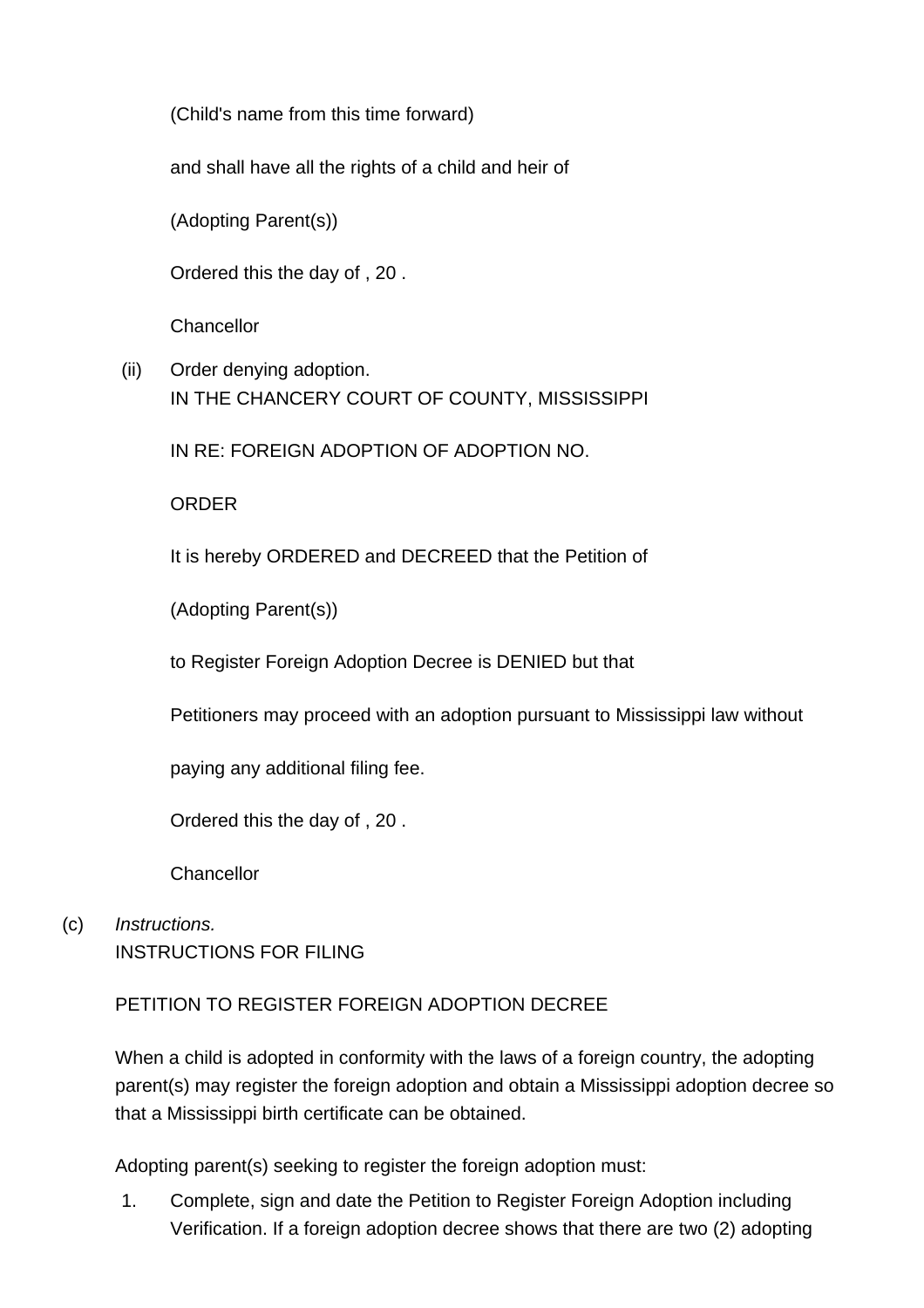parents, both parents must execute the Petition to Register Foreign Adoption and verification thereof.

# 2. Attach the following documents to the Petition: A copy of the Foreign Adoption Decree;

\* A copy of the child's foreign birth certificate. If no birth certificate was issued, a copy of any other birth identification issued by the country of birth should be attached. If no birth certificate or birth identification can be obtained, an Affidavit stating the reason should be submitted;

\* A copy of the child's United States visa;

\* An English translation of all documents not in English, with a verification by the translator that all translations are true and correct;

\* A copy of the home studies.

\* If available, a copy of the child's Certificate of Citizenship (U.S. Government Form N-560) or a copy of the child's U.S. passport, or both.

3. The Petition to Register with the attachments should be filed with the chancery court in the county in which the adopting parent(s) reside(s). A filing fee for the adoption will be charged in accordance with the fee schedule of the chancery court.

After the Petition to Register is filed, it will be submitted to the Court for review. If the Petition to Register and accompanying documents establish that the foreign adoption of the child is full and final, the Court will enter its order

directing the registration of the Foreign Adoption Decree. The chancery clerk will then issue an order of adoption to which will be attached a copy of U.S. Government Form N-560 and/or a copy of the child's United States passport if those items are in the court file for the Petitioner to submit to the Department of Health, Bureau of Vital Records, in order to obtain a birth certificate.

If the Court cannot determine that the foreign adoption is full and final, it will enter its order denying the Petition. In that case, it will be necessary to proceed under Title 93, Chapter 17, applying to adoptions generally without payment of an additional filing fee.

A foreign adoption may not be a full and final adoption eligible for registration if the child has an IH-4 or IR-4 United States visa, in which case it will be necessary to proceed under Mississippi general adoption law because the adoption of the